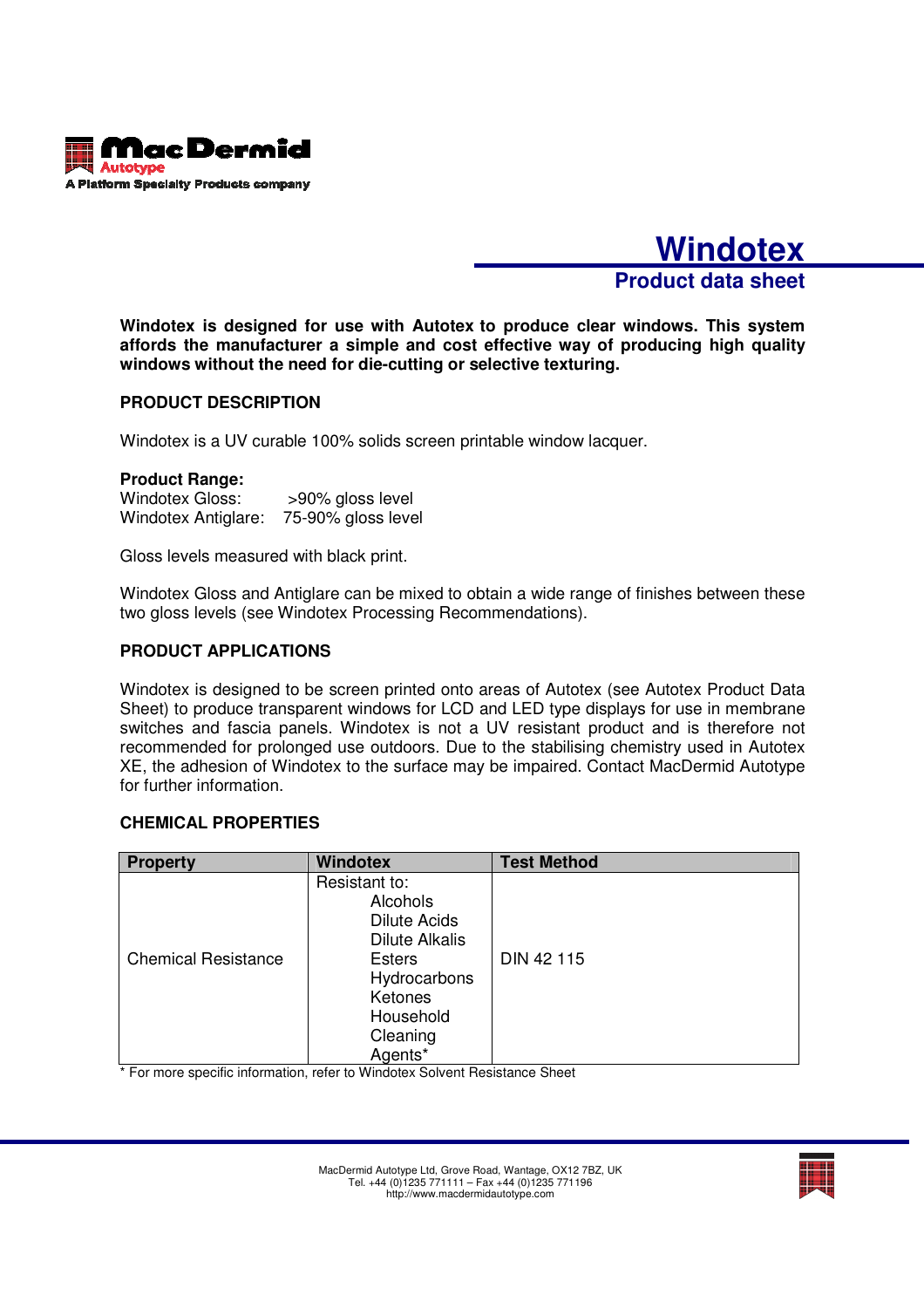## **OPTICAL PROPERTIES**

| <b>Property</b>                             | <b>Windotex</b>           |                              | <b>Test Method</b>   |
|---------------------------------------------|---------------------------|------------------------------|----------------------|
| Gardner haze                                | <b>Gloss</b><br>Antiglare | <8%<br>10-30%                | ASTM D1003-771       |
| Gloss level (60°)                           | <b>Gloss</b><br>Antiglare | $>90\%$<br>75-90%            | ASTM D2457-701       |
| <b>Total luminous</b><br>transmission (TLT) | <b>Gloss</b><br>Antiglare | $91\% + 2\%$<br>$91\% + 2\%$ | ASTM D1003-771       |
| Yellowness index                            | Gloss<br>Antiglare        | $5$<br>< 5                   | <b>ASTM D1925-70</b> |

<sup>1</sup> Adapted to MacDermid Autotype Method, see Test Method Manual

# **PHYSICAL PROPERTIES**

| <b>Property</b>     | <b>Windotex</b>    |                                                 | <b>Test Method</b>                                  |
|---------------------|--------------------|-------------------------------------------------|-----------------------------------------------------|
| Taber abrasion      | Haze               | 11%                                             | ASTM D1044-05 100 cycles, 500g load<br>CS10F wheels |
| Adhesion to texture | 100%               |                                                 | MacDermid Autotype method <sup>1</sup>              |
| Density (uncured)   | Gloss<br>Antiglare | $1.1$ g/cm <sup>3</sup><br>1.2g/cm <sup>3</sup> | Gravimetric                                         |
| Pencil hardness     | F                  |                                                 | MacDermid Autotype method <sup>1</sup>              |

<sup>1</sup> See Test Method Manual

## **HEALTH & SAFETY**

This product does NOT contain the monomer N-Vinyl Pyrrolidone (NVP). The product contains acrylate oligomers which may be irritating to skin and mucous membrane. Repeated skin contact may cause sensitisation. Suitable precautions for personal protection and ventilation must be taken. Refer to Material Safety Data Sheet.

Full health and safety information together with a description of operating hazards are given in the Windotex Processing and Safety Recommendations document. This must be referred to before any attempt is made to use the product.

## **IMDS ID-No's**

Windotex Gloss 14757922 Windotex Antiglare 14798668

## **LEGISLATIVE DIRECTIVES**

This product does not knowingly contain any phthalates, or substances listed in the European End-of-Life Vehicles (ELV), Restriction of the use of certain Hazardous